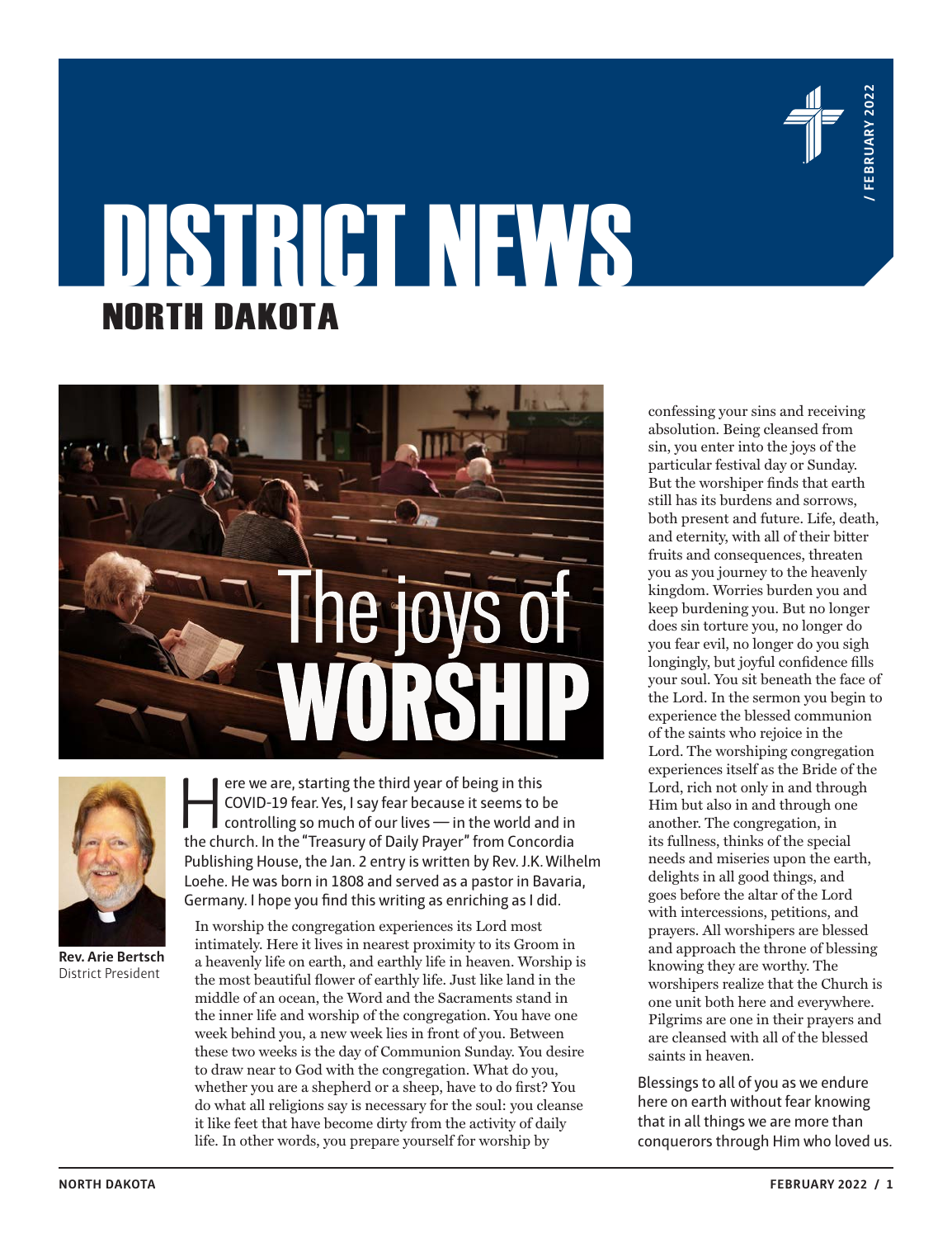### DISTRICT NEWS

# **Happy birthday!**

Rosella (Gust) Debele has been a faithful organist at Zion Lutheran Church, Kramer, since she was a teenager. The Zion congregation thanks and praises God for her, and wishes her a happy 85th birthday, which she celebrated on Jan. 21.



# **Farewell**



St. James Lutheran Church, Golden Valley, closed its doors for the last time on Dec. 12 after 115 years of worship and kingdom work. The North Dakota District gives thanks for the Word and Sacrament ministry provided over the years by St. James to Golden Valley and Mercer County. St. James was served by Rev. Kirk Peters, who is pastor of St. Matthew, Hazen, and district first vice-president. Pictured is Rev. Arie Bertsch with congregation members Melvin Schlender, congregation president, and Shirley Stern, who served as organist.

## **FROM THE ARCHIVIST St. James photos sought**

Happy New Year! Let's pray that in 2022 the spread of COVID eases and that *all* our LCMS members can return to attending church in person.

Sadly, another LCMS church in North Dakota had to close its doors in December. St. James, Golden Valley, was organized in February 1907, along with congregations in Neusatz and Friedental, and became a parish. However, there are no records in our vault with any information on Neusatz or Friedental.

St. James church was originally built in the town of Sofia, nine miles northeast of Golden Valley and moved to Golden Valley in 1946. There was a big 100th anniversary celebration held at the church in September 2007. A blessing meal was held, followed by a worship service and fellowship, including cake and a German sing-along. If anyone has pictures of the 100th celebration, please send copies to our Fargo office. I didn't even find a picture of the church to post.

The closing service of St. James was held on Dec. 12. We pray for the members of Golden Valley as they attend a different church for worship.

We had our 59th district convention in January. If anyone has workbooks from the conventions in 1951, 1952, 1954, 1957, 1961, 1963, 1964, 1966, 1982 and 2006, please contact me at *fargoofficendlcms.com*. Thank you for helping preserve our North Dakota District history.

**Vicki Peihl** • District Office Manager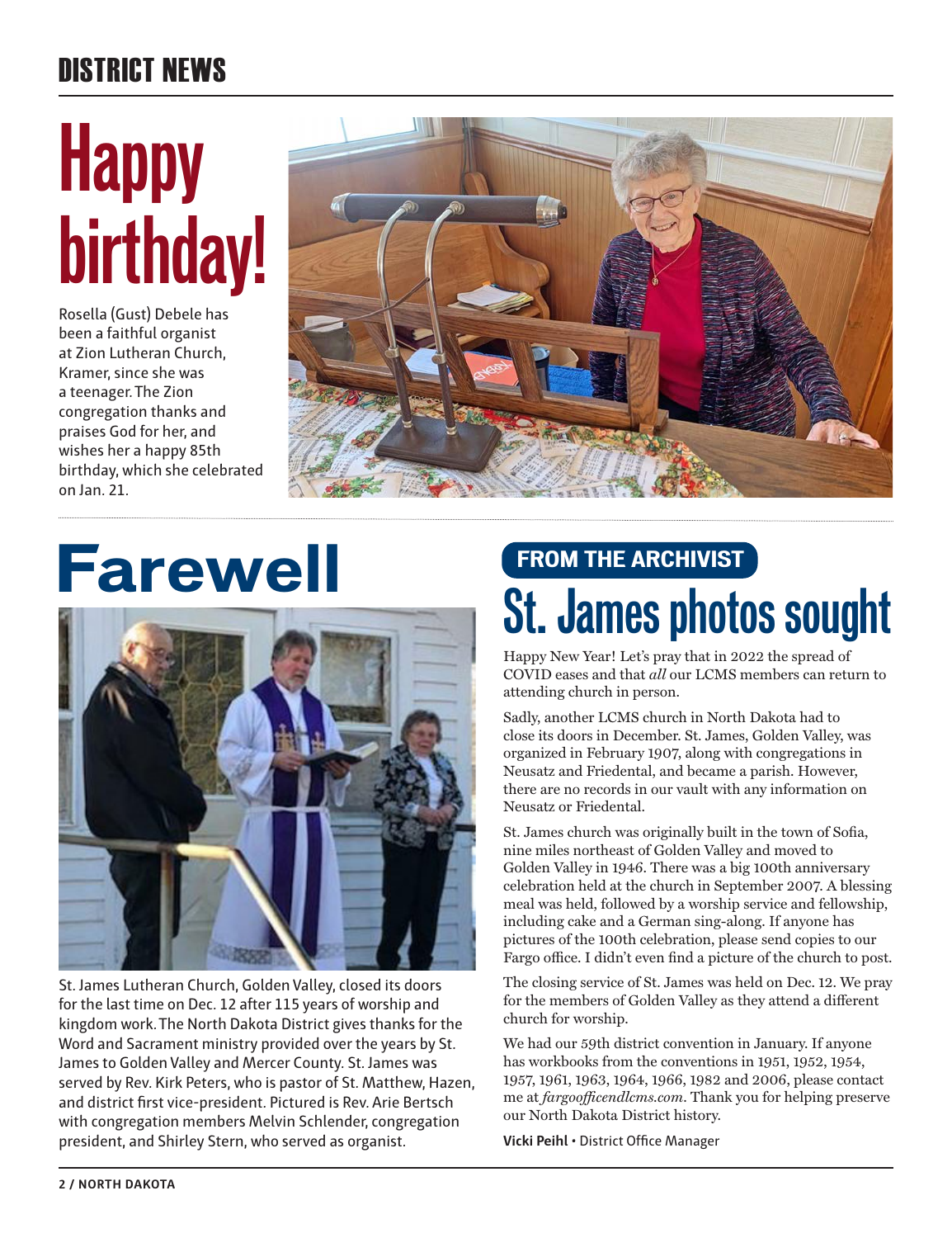#### DISTRICT NEWS



## **Pancakes for Pamela**

Members of St. Paul Lutheran Church, Rugby, hosted a "Pancakes for Pamela" breakfast on Dec. 12. The breakfast, supported by a Thrivent Action Team, raised \$1,200 to sponsor Pamela Atieno Osango, a student who attends Tumaini school site in Kenya through the LCMS Christ's Care For Children: Kenya program. This will be the third year the congregation has sponsored Pamela. The congregation also receives reports from Pamela. To learn more about the program, visit *lcms.org/make-a-gift/christs-care-for-children-kenya*.



The 28th Annual Pre-Lent Retreat was held Jan. 3-5 at St. Andrew, West Fargo. Pictured is Rev. Brady Finnern, who presented on "My Savior's Love to Me: Proclaiming God's Grace During Lent in Song." Rev. Finnern serves as pastor of Messiah Sartell, Minn., and as Minnesota North District third vice-president. He is also host of "Thy Strong Word," the Bible-study program on KFUO Monday through Friday.

Lenten hymnody brings the richness of God's call to repentance and His full forgiveness in Christ. Generations have proclaimed the truth of His Word in song for the care and comfort of souls. We often sing these blessed hymns without understanding the background and the fullness

of the theology packed within each stanza.

In our hymnody we "make a joyful noise" and proclaim His truth. As the hymn "My Son is Love Unknown" reminds us that our Lord Jesus' love is "to me" (*LSB* #430), we focused our attention on God's love in Christ. Each midweek and holy week service has a chosen hymn to not only sing, but also to help us dig into the history, context and preach the Christ-centered glories of God's Word's within.

The Pre-Lent retreat began in 1991 with a workshop on Isaiah 53 led by Rev. Dr. Michael Middendorf, who was then serving as pastor of Concordia, Jamestown. He is now a professor of theology at Concordia University, Irvine, Calif.